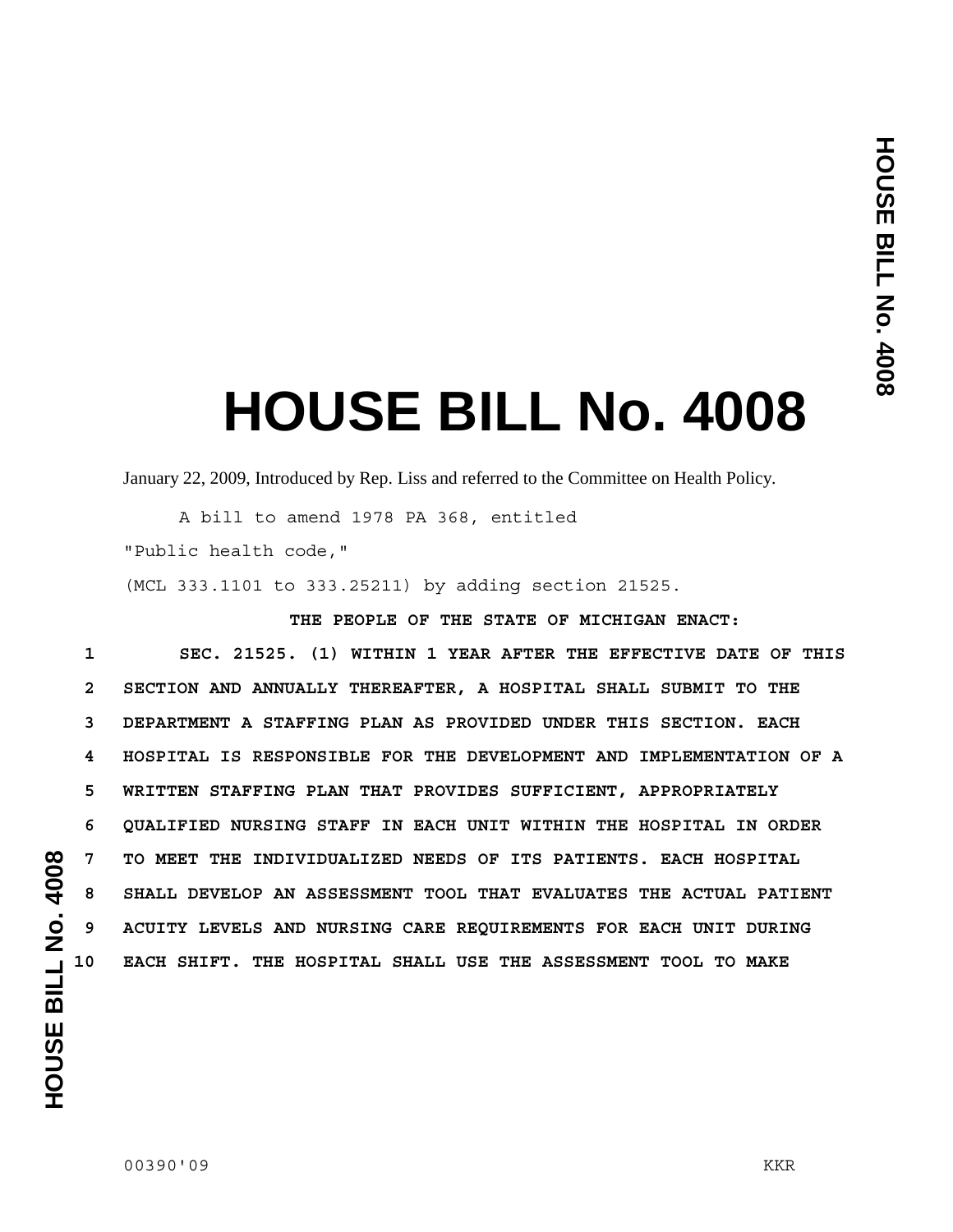**1 ADJUSTMENTS TO THE STAFFING PLAN AS NEEDED TO ENSURE SAFE PATIENT 2 CARE.** 

**3 (2) TO ASSIST IN THE DEVELOPMENT OF A STAFFING PLAN, THE 4 HOSPITAL SHALL ESTABLISH A STAFFING COMMITTEE FOR EACH UNIT AND AT 5 LEAST 1/2 OF THE MEMBERS SHALL BE REGISTERED PROFESSIONAL NURSES 6 WHO ARE DIRECT CARE PROVIDERS IN THAT UNIT. IF THE NURSES IN THE 7 HOSPITAL ARE UNDER A COLLECTIVE BARGAINING AGREEMENT, THE 8 COLLECTIVE BARGAINING REPRESENTATIVE SHALL DESIGNATE THE NURSES 9 FROM WITHIN EACH UNIT TO SERVE ON THE STAFFING COMMITTEE FOR THAT 10 UNIT. PARTICIPATION ON THE STAFFING COMMITTEE SHALL BE CONSIDERED A 11 PART OF THE NURSE'S REGULARLY SCHEDULED WORKWEEK. A HOSPITAL SHALL 12 NOT RETALIATE AGAINST A NURSE WHO PARTICIPATES ON THE STAFFING 13 COMMITTEE. THE STAFFING COMMITTEE SHALL ESTABLISH A STAFFING 14 STRATEGY FOR THAT UNIT IF THE PATIENTS' NEEDS WITHIN THAT UNIT FOR 15 A SHIFT EXCEEDS THE REQUIRED MINIMUM DIRECT CARE REGISTERED 16 PROFESSIONAL NURSE-TO-PATIENT RATIOS SET FORTH UNDER SUBSECTION 17 (4).** 

**18 (3) WITHIN 2 YEARS AFTER THE EFFECTIVE DATE OF THIS SECTION, 19 EACH HOSPITAL SHALL HAVE ESTABLISHED AND IMPLEMENTED AN ACUITY 20 SYSTEM FOR ADDRESSING FLUCTUATIONS IN ACTUAL PATIENT ACUITY LEVELS 21 AND NURSING CARE REQUIREMENTS REQUIRING INCREASED STAFFING LEVELS 22 ABOVE THE MINIMUMS SET FORTH UNDER SUBSECTION (4). THE ASSESSMENT 23 TOOL SHALL BE USED ANNUALLY TO REVIEW THE ACCURACY OF THE ACUITY 24 SYSTEM ESTABLISHED UNDER THIS SUBSECTION.** 

**25 (4) WITHIN 3 YEARS AFTER THE EFFECTIVE DATE OF THIS SECTION, A 26 HOSPITAL'S STAFFING PLAN SHALL INCORPORATE, AT A MINIMUM, THE 27 FOLLOWING DIRECT CARE REGISTERED PROFESSIONAL NURSE-TO-PATIENT** 

2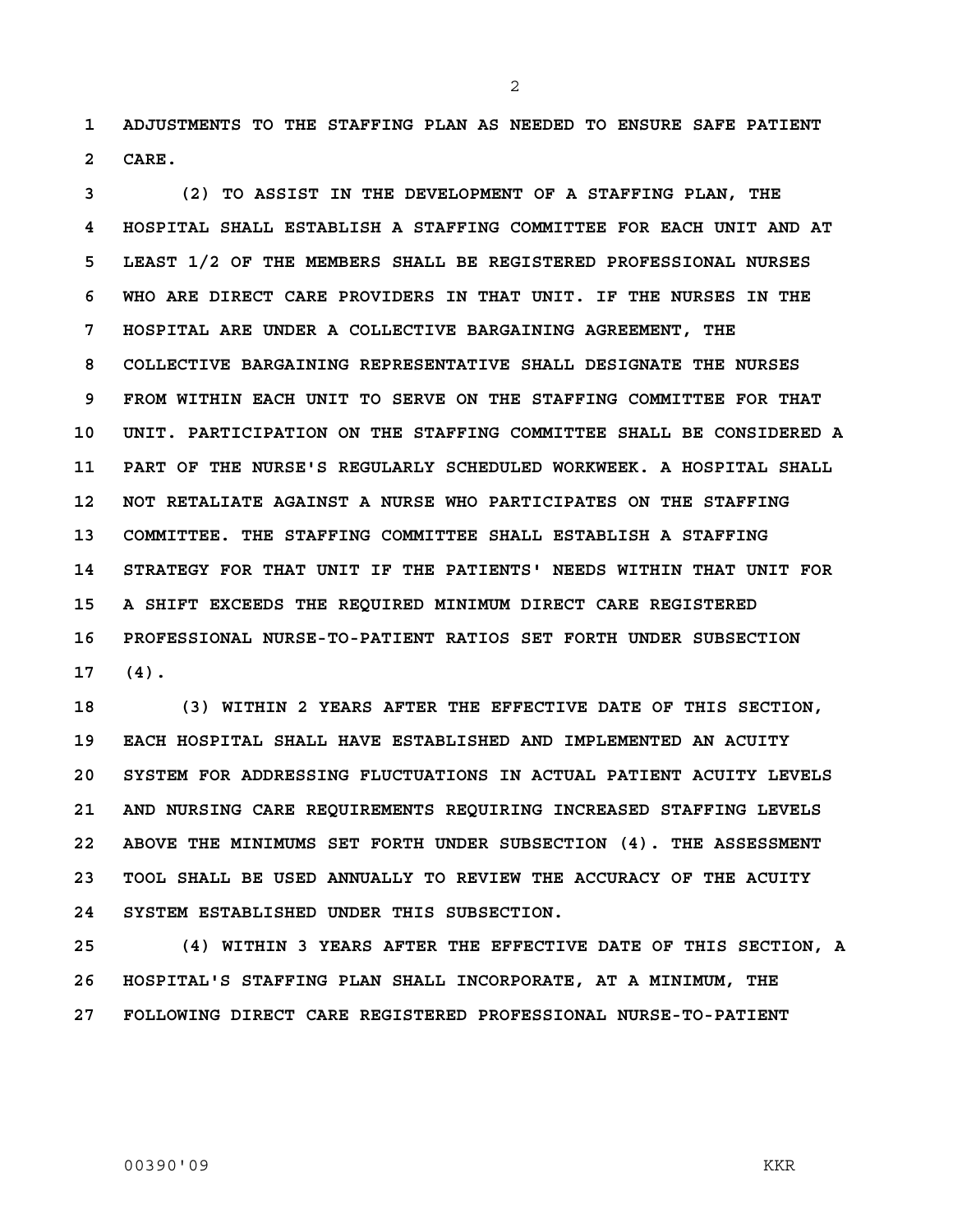**1 RATIOS FOR EACH OF THE CORRESPONDING UNITS: 2 (A) CRITICAL CARE - ADULT OR PEDIATRIC: 1 TO 1. 3 (B) OPERATING ROOM: 1 TO 1. 4 (C) LABOR AND DELIVERY: 5 (***i***) DURING SECOND AND THIRD STAGES OF LABOR: 1 TO 1. 6 (***ii***) DURING FIRST STAGE OF LABOR: 1 TO 2. 7 (***iii***) INTERMEDIATE CARE NEWBORN NURSERY: 1 TO 3. 8 (***iv***) NONCRITICAL ANTEPARTUM PATIENTS: 1 TO 4. 9 (***v***) POSTPARTUM MOTHER BABY COUPLET: 1 TO 3. 10 (***vi***) POSTPARTUM OR WELL-BABY CARE: 1 TO 6. 11 (D) POSTANESTHESIA CARE UNIT: 1 TO 2. 12 (E) EMERGENCY DEPARTMENT: 13 (***i***) NONTRAUMA OR NONCRITICAL CARE: 1 TO 3. 14 (***ii***) TRAUMA OR CRITICAL CARE PATIENT: 1 TO 1. 15 (***iii***) ONE R.N. FOR TRIAGE. 16 (F) STEPDOWN: 1 TO 3. 17 (G) TELEMETRY: 1 TO 3. 18 (H) MEDICAL/SURGICAL: 1 TO 4. 19 (I) PEDIATRICS: 1 TO 4. 20 (J) BEHAVIORAL HEALTH: 1 TO 4. 21 (K) REHABILITATION CARE: 1 TO 5. 22 (5) EXCEPT AS OTHERWISE PROVIDED UNDER THIS SUBSECTION, IN 23 COMPUTING THE REGISTERED PROFESSIONAL NURSE-TO-PATIENT RATIO 24 REQUIRED UNDER SUBSECTION (4), THE HOSPITAL SHALL NOT INCLUDE A 25 REGISTERED PROFESSIONAL NURSE WHO IS NOT ASSIGNED TO PROVIDE DIRECT 26 PATIENT CARE IN THAT UNIT OR WHO IS NOT ORIENTED, QUALIFIED, AND** 

3

**27 COMPETENT TO PROVIDE SAFE PATIENT CARE IN THAT UNIT. IN THE EVENT**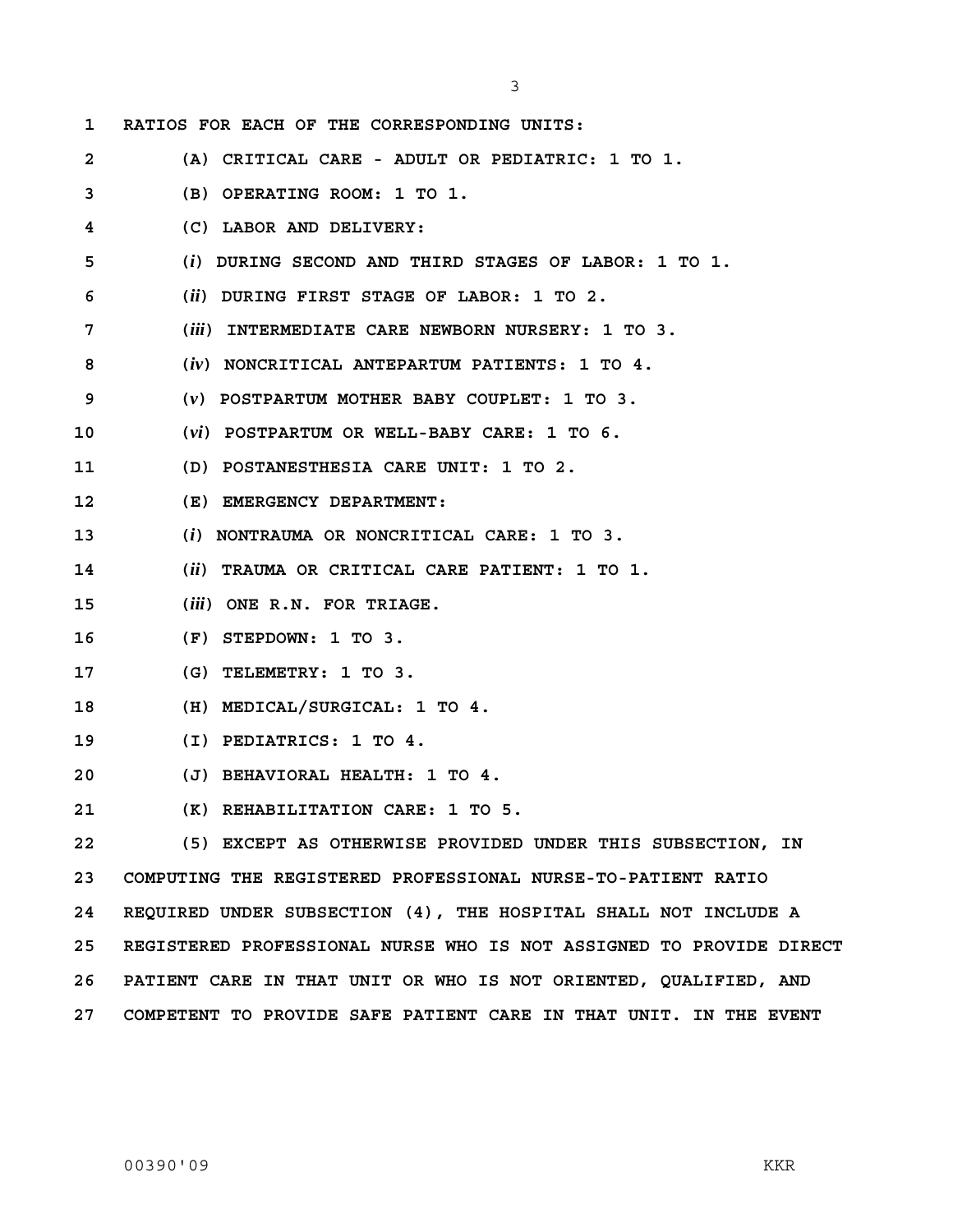**1 OF AN UNFORESEEN EMERGENT SITUATION, A HOSPITAL MAY INCLUDE A STAFF 2 MEMBER WHO IS A REGISTERED PROFESSIONAL NURSE WHO IS NOT NORMALLY 3 USED IN COMPUTING THE RATIO REQUIREMENT BECAUSE THE STAFF MEMBER 4 PERFORMS PRIMARILY ADMINISTRATIVE FUNCTIONS IF THE STAFF MEMBER 5 PROVIDES DIRECT PATIENT CARE DURING THE EMERGENCY, BUT SHALL BE 6 INCLUDED IN THE COMPUTATION ONLY FOR AS LONG AS THE EMERGENCY 7 EXISTS. IN COMPUTING THE REGISTERED PROFESSIONAL NURSE-TO-PATIENT 8 RATIO FOR THE OPERATING ROOM, THE HOSPITAL SHALL NOT INCLUDE A 9 CIRCULATING R.N. OR A FIRST ASSISTANT R.N.** 

**10 (6) THE REGISTERED PROFESSIONAL NURSE-TO-PATIENT RATIO 11 ESTABLISHED FOR EACH UNIT UNDER SUBSECTION (4) DOES NOT LIMIT, 12 REDUCE, OR OTHERWISE AFFECT THE NEED FOR OTHER LICENSED OR 13 UNLICENSED HEALTH CARE PROFESSIONALS, ASSISTANTS, OR SUPPORT 14 PERSONNEL NECESSARY TO PROVIDE SAFE PATIENT CARE WITHIN THE UNIT.** 

**15 (7) THE HOSPITAL SHALL POST THE HOSPITAL'S STAFFING PLAN FOR 16 EACH UNIT IN A CONSPICUOUS PLACE WITHIN THAT UNIT FOR PUBLIC 17 REVIEW. UPON REQUEST, THE HOSPITAL SHALL PROVIDE COPIES OF THE 18 STAFFING PLAN THAT ARE FILED WITH THE DEPARTMENT TO THE PUBLIC. THE 19 HOSPITAL SHALL MAKE AVAILABLE FOR EACH MEMBER OF THE NURSING STAFF 20 A COPY OF THE STAFFING PLAN FOR HIS OR HER UNIT, INCLUDING THE 21 NUMBER OF DIRECT CARE REGISTERED PROFESSIONAL NURSES REQUIRED FOR 22 EACH SHIFT AND THE NAMES OF THOSE REGISTERED PROFESSIONAL NURSES 23 ASSIGNED AND PRESENT DURING EACH SHIFT. A STAFFING PLAN DEVELOPED 24 UNDER THIS SECTION AND THE MINIMUM STAFFING RATIOS ESTABLISHED 25 UNDER THIS SECTION ARE MINIMUMS AND SHALL BE INCREASED AS NEEDED TO 26 PROVIDE SAFE PATIENT CARE AS DETERMINED BY THE HOSPITAL'S ACUITY 27 SYSTEM OR ASSESSMENT TOOL. A HOSPITAL SHALL NOT USE MANDATORY** 

4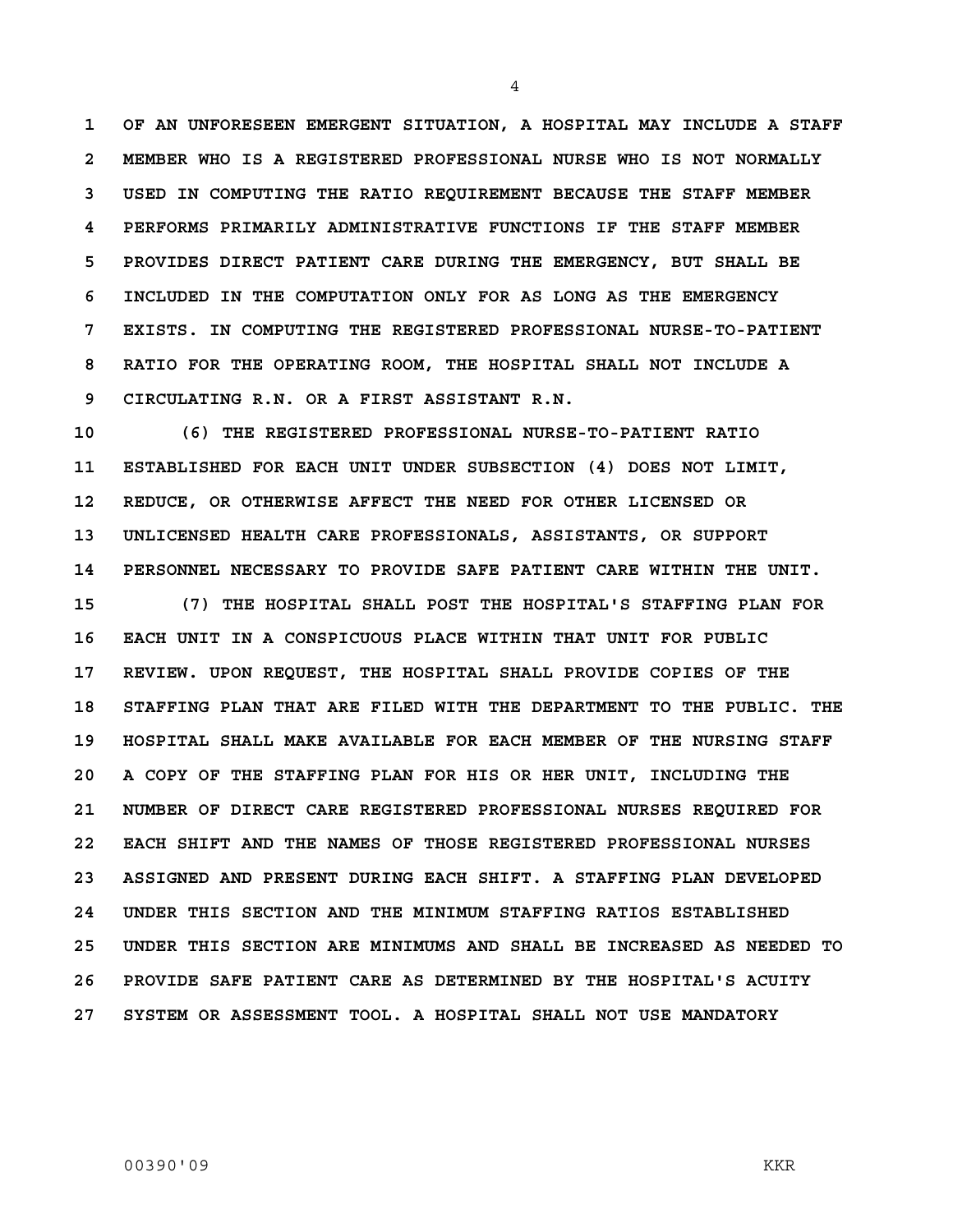**1 OVERTIME AS A STAFFING STRATEGY IN THE DELIVERY OF SAFE PATIENT 2 CARE EXCEPT IN THE EVENT OF AN UNFORESEEN EMERGENT SITUATION.** 

5

**3 (8) A HOSPITAL THAT FAILS TO SUBMIT AN ANNUAL STAFFING PLAN AS 4 REQUIRED UNDER THIS SECTION OR THAT DOES NOT MEET THE REQUIRED 5 STAFFING PLAN ESTABLISHED FOR EACH UNIT DURING EACH SHIFT, AS 6 ADJUSTED IN ACCORDANCE WITH THE HOSPITAL'S ACUITY SYSTEM OR 7 ASSESSMENT TOOL TO MAINTAIN SAFE PATIENT CARE, IS IN VIOLATION OF 8 THIS SECTION. EACH VIOLATION SHALL BE REPORTED TO THE DEPARTMENT BY 9 THE HOSPITAL'S DESIGNATED REPRESENTATIVE, AND THE DEPARTMENT SHALL 10 ASSESS AN ADMINISTRATIVE FINE OF UP TO \$10,000.00 FOR EACH 11 VIOLATION. EACH DAY THAT THE STAFFING PLAN IS NOT FILED AND EACH 12 SHIFT THAT DOES NOT SATISFY THE MINIMUM STAFFING REQUIREMENTS FOR 13 THAT UNIT IS A SEPARATE VIOLATION. THE DEPARTMENT SHALL TAKE INTO 14 ACCOUNT EACH VIOLATION OF THIS SECTION WHEN MAKING LICENSURE 15 DECISIONS.** 

**16 (9) THE FINES ASSESSED UNDER THIS SECTION SHALL BE DEPOSITED 17 INTO THE NURSE PROFESSIONAL FUND ESTABLISHED UNDER SECTION 16315 18 AND EXPENDED ONLY FOR THE OPERATION AND ADMINISTRATION OF THE 19 MICHIGAN NURSING SCHOLARSHIP PROGRAM ESTABLISHED UNDER THE MICHIGAN 20 NURSING SCHOLARSHIP ACT, 2002 PA 591, MCL 390.1181 TO 390.1189.** 

**21 (10) AS USED IN THIS SECTION:** 

**22 (A) "ACUITY SYSTEM" MEANS A SYSTEM ESTABLISHED TO MEASURE 23 PATIENT NEEDS AND NURSING CARE REQUIREMENTS FOR EACH UNIT TO ENSURE 24 SAFE PATIENT CARE BASED UPON THE SEVERITY OF EACH PATIENT'S ILLNESS 25 AND NEED FOR SPECIALIZED EQUIPMENT AND TECHNOLOGY, THE INTENSITY OF 26 NURSING INTERVENTIONS REQUIRED FOR EACH PATIENT, AND THE COMPLEXITY 27 OF THE CLINICAL NURSING JUDGMENT NEEDED TO DESIGN, IMPLEMENT, AND**